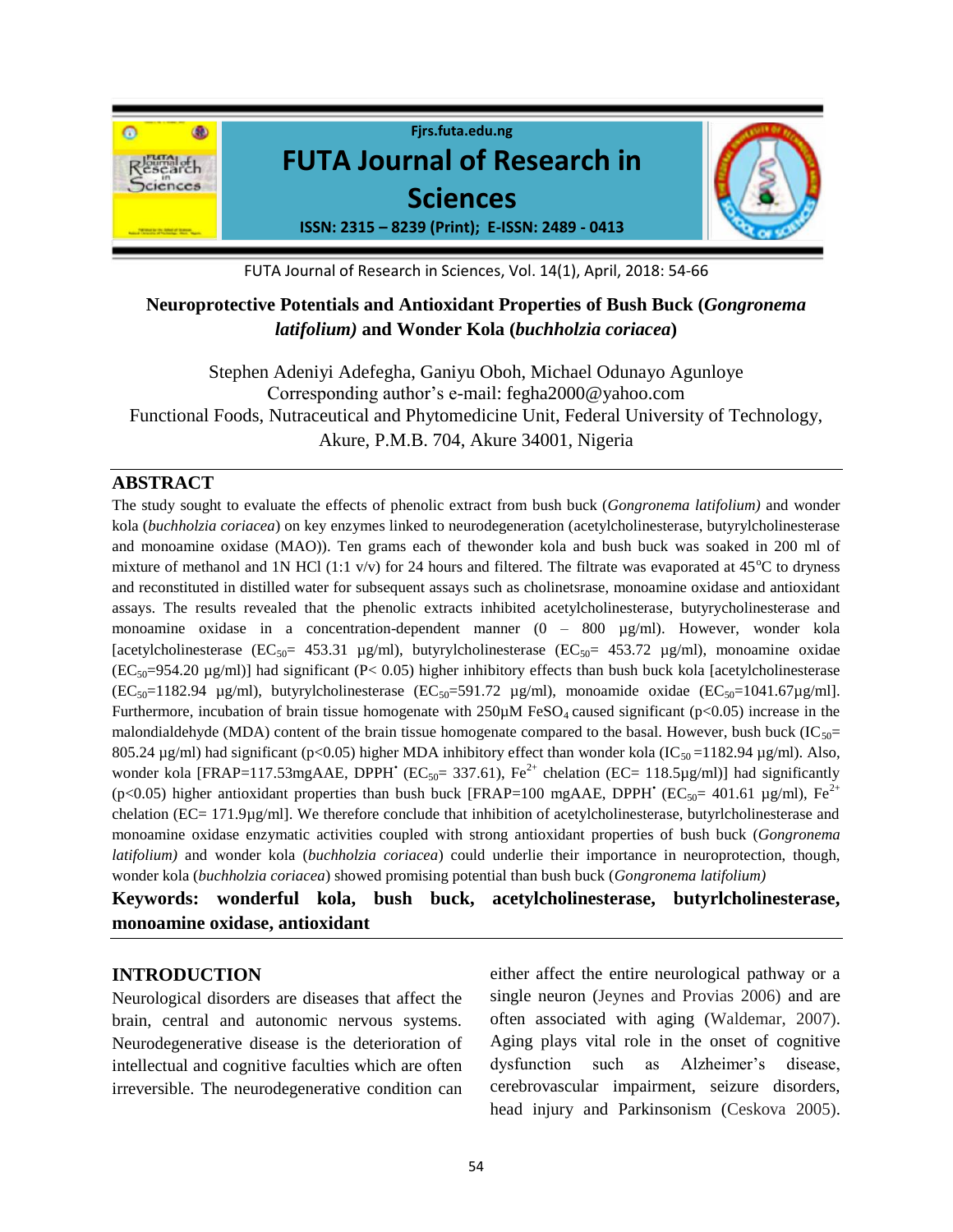The human nervous system deteriorates with age through natural aging process and sometimes due to excessive drinking or smoking. Oxidative process is one of the major causes of the observed deterioration, which eventually damages brain cell and lead to the formation of free radicals capable of causing havoc in one's brain.

The cholinergic system plays a vital role in cognitive function, including memory and emotional processing (Perry *et al*., 1999). However, loss of activities in the cholinergic systems may occur as a result of progressive degradation of neurotransmitter, acetylcholine to acetate and choline by acetylcholinesterase and butrylcholinesterase in the synaptic nerves. Many reports have suggested that the inhibition of cholinergic enzymes (acetylcholinesterase and butrylcholinesterase) as a therapeutic approach or measure in managing neurodegenerative disorders, since this approach prevents or slows down hydrolysis of acetylcholine to choline and acetate cholinergic enzymes (Oboh *et al*., 2013). On the other hand, monoamine oxidase (MAO) is involved in the oxidation of a variety of neurotransmitters such as serotonin, norepinephrine and dopamine (Adefegha *et al*., 2016a). However, inhibition of monoamine oxidase activity has also been suggested being a treatment strategy in the management of several neurodegenerative diseases. It has been postulated that deficiency of monoamine in the brain can cause depression (Adefegha *et al*., 2016a). The monoamine oxidase inhibitors act as antidepressants by preventing monoamine oxidase from degrading monoamine (Adefegha e*t al*., 2016a).

Medicinal plants are plants with health promoting properties. Medicinal plants have been used in preventing, management and treatment of various illnesses and diseases such as malaria, diabetes, erectile dysfunction, Alzheimer disease, mental disorder etc across various cultures and tribes (Stafford *et al*., 2007). A good number of plants have been used to treat cognitive disorders,

including neurodegenerative diseases such as Alzheimer's disease (AD) and other memory related disorders (Adefegha *et al*., 2016a; Rickert *et al.*, 1999). .

*Gongronema latifolium* Benth (bush buck) belongs to the family *asclepiadaceae*. It is an edible nutritional/medicinal plant mostly found in the rain forest zones in Nigeria and other tropical African countries (Adefegha and Oboh, 2012). The leaves of *G. latifolium* are used as vegetables in preparation of soups to which they add a bittersweet flavor (Chattopadhyah, 1999; Morebise and Fafunso, 1998). The leaves are also sometimes used to spice locally brewed beer (Edim *et al*., 2012). Essien *et al* (2007) reported that *G. latifolium* is used to treat cough in Nigeria (Essien *et al*., 2007). The antioxidant property (Ugochukwu and Babady, 2002), antimicrobial activity (Morebise and Fafunso, 1998)., antiinflammatory activity (Morebise *et al*., 2006), anti diabetes (Sylvester et al., 2015) and anti-cancer activity (Iweala et al 2015) of *G. latifolium* have been reported. In the folklore, *G. latifolium* has been used in the management of various cases of mental illness.

*Buchholzia coriacea* (wonder Kola) belongs to the family capparidaceae. *Buchholzia coriacea* has multiple medicinal values. These seeds are commonly referred to as wonder kola because of its usage in traditional medicine. The seed of the plant is commonly eaten either cooked or raw (Lemmens, 2013). In Africa, *Buchholzia coriacea* is useful in the treatment of hypertension and also in the management and prevention of premature aging. *Buchholzia coriacea* has been termed as brain food because it promotes memory. The leaf infusions of *buchholzia coriacea* are applied to the eyes against filarial nematodes, and powdered or pulped leaves are applied to treat fever, ulcers, boils and haemorrhoids. Fruit kernels are chewed to treat angina and nose bleeding, and fruit extracts are taken as anthelmintic. Fruit scrapings are administered to treat asthma and cough. Seed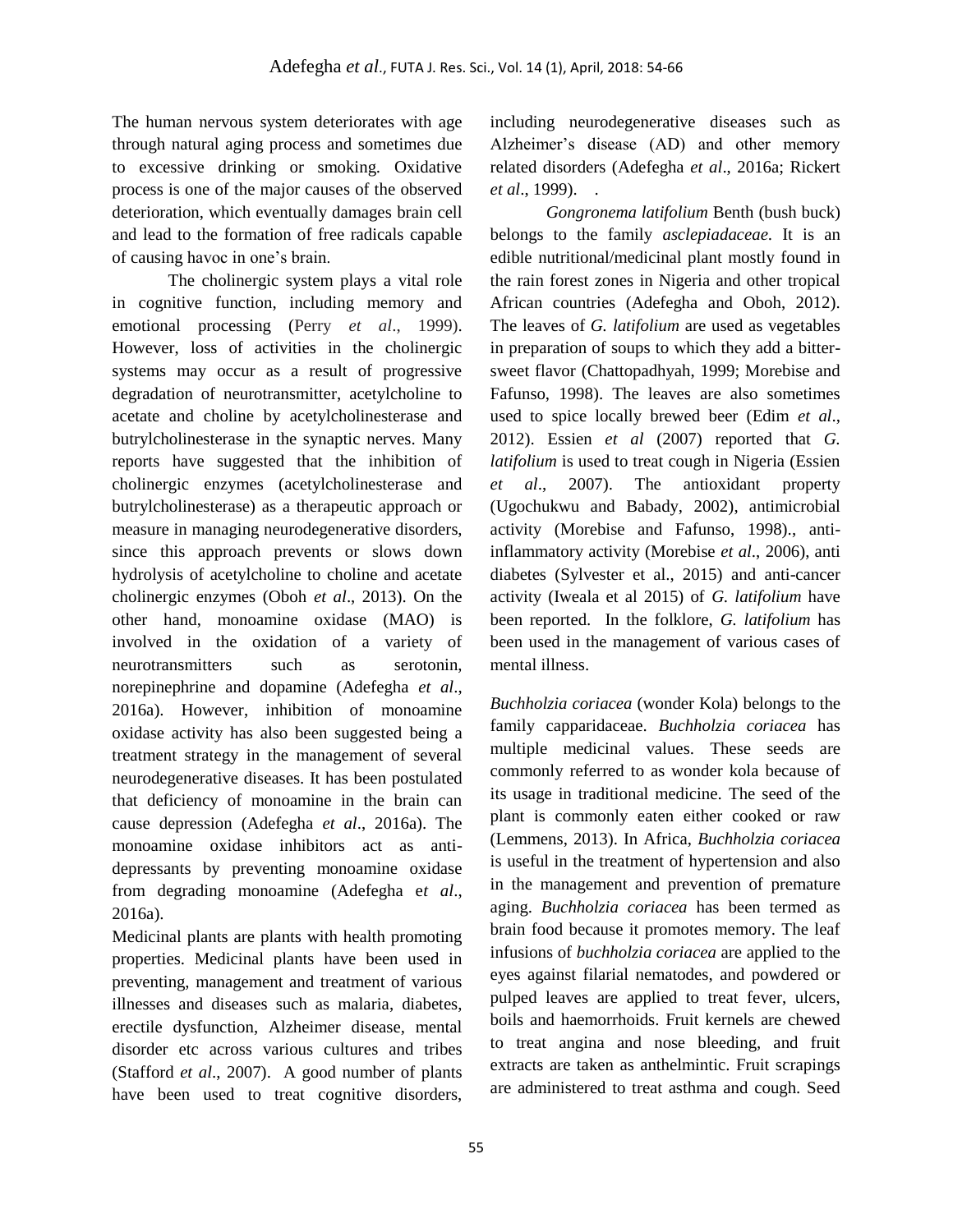preparations are taken to treat; fever, diabetes (Adisa *et al*., 2011), hypertension, cough, psychiatric disorders and impotence. Although, bush buck and wonder kola have been shown to possess anti-Alzheimer's properties, but, there is limited information on how they exert this effects. This study was designed to investigate and compare the effect of phenolic extracts from wonder kola and bushbuck on cholinesterases and monoamine oxidase (MAO) activities as well as pro-oxidant induced lipid peroxidation in the isolated rat's brain *in vitro*, in order to provide possible mechanisms of action for the use of these plants in folklore medicine.

## **MATERIALS AND METHODS**

#### **Materials**

The sample bush buck (*Gongronema latifolium)*  and wonder kola (*buchholzia coriacea*) were obtained from local market, in Akure, Ondo state. Authentication was carried out at the Department of Crop, Soil and Pest management (CSP), Federal University of Technology, Akure, Nigeria. The samples were dried and blended into powdery form using warring commercial heavy duty bender (model 37BL18; 240CB6).

### **Chemicals and reagents**

All chemicals used in this study were of analytical grade and glass-distilled water was used.

### **Sample preparation**

Phenolics were extracted according to method previously describe by Oboh and Ogunruku (2010). Ten gram each of bush buck and wonder kola was soaked with 200 ml of the mixture of methanol: 1N HCl (1:1, v/v) for 24 hours and filtered. The filtrate was evaporated at  $45^{\circ}$ C and reconstituted in distilled water. The extract was kept in the refrigerator at 4°Cfor subsequent analysis.

### **Determination of total phenol content**

The total phenol content of the phenolic extract from bush buck and wonder kola were determined according to the method of Singleton *et al*, (1999). Briefly, appropriate dilutions of the extracts were

oxidized with 2.5 ml of 10 % Folin-Ciocalteau's reagent  $(v/v)$  and neutralized by 0.2 ml of 7.5 % sodium carbonate. The reaction mixture was incubated for 40 minutes at 45°C and absorbance was measured at 765 nm in the spectrophotometer. The total phenol was subsequently calculated as gallic acid equivalent (GAE).

#### **Determination of total flavonoids content**

The total flavonoids content of the phenolic extract of the bush buck and wonder kola were determined using a slightly modified method reported by Meda *et al*, (2005). Briefly, 0.5 ml of appropriately diluted sample was mixed with 0.5 ml methanol, 0.5 µl of 1 M potassium acetate and 1.4 ml of distilled water, and allowed to incubate at room temperature for 30 min. The absorbance of the reaction mixture was subsequently measured at 415 nm. The total flavonoids content was subsequently calculated. The non-flavonoid polyphenols were taken as the difference between the total phenol and total flavonoid contents.

### **Enzyme Inhibition Assays**

### **Acetylcholinesterase assay**

Acetylcholinesterase (AChE) activity was assessed by a modified spectrophotometry method of Ellman *et al* (1961). The AChE activity was determined in a reaction mixture containing 200 µL of the S1 preparation from the brain homogenate (AChE source) in 0.1 M phosphate buffer (pH8.0), 100 µL of 3.3 mM solution of 5,5 dithio-bis(2-nitrobenzoic)acid (DTNB), in the same buffer solution containing  $6 \text{ mM } \text{NaHCO}_3$ and 500 µL of phosphate buffer (pH 8.0). After incubation for 20 min at  $25^{\circ}$ C, 100 µL of 0.05 mM acetylthiocholine iodide solution was added and AChE activity will be determined as a change in absorbance at 412 nm for 3 min at 25◦C.

### **Butyrylcholinesterase assay**

Butyrylcholinesterase (BChE) activity was assessed by a modified spectrophotometry method of Ellman *et al* (1961). The BChE activity was determined in a reaction mixture containing 200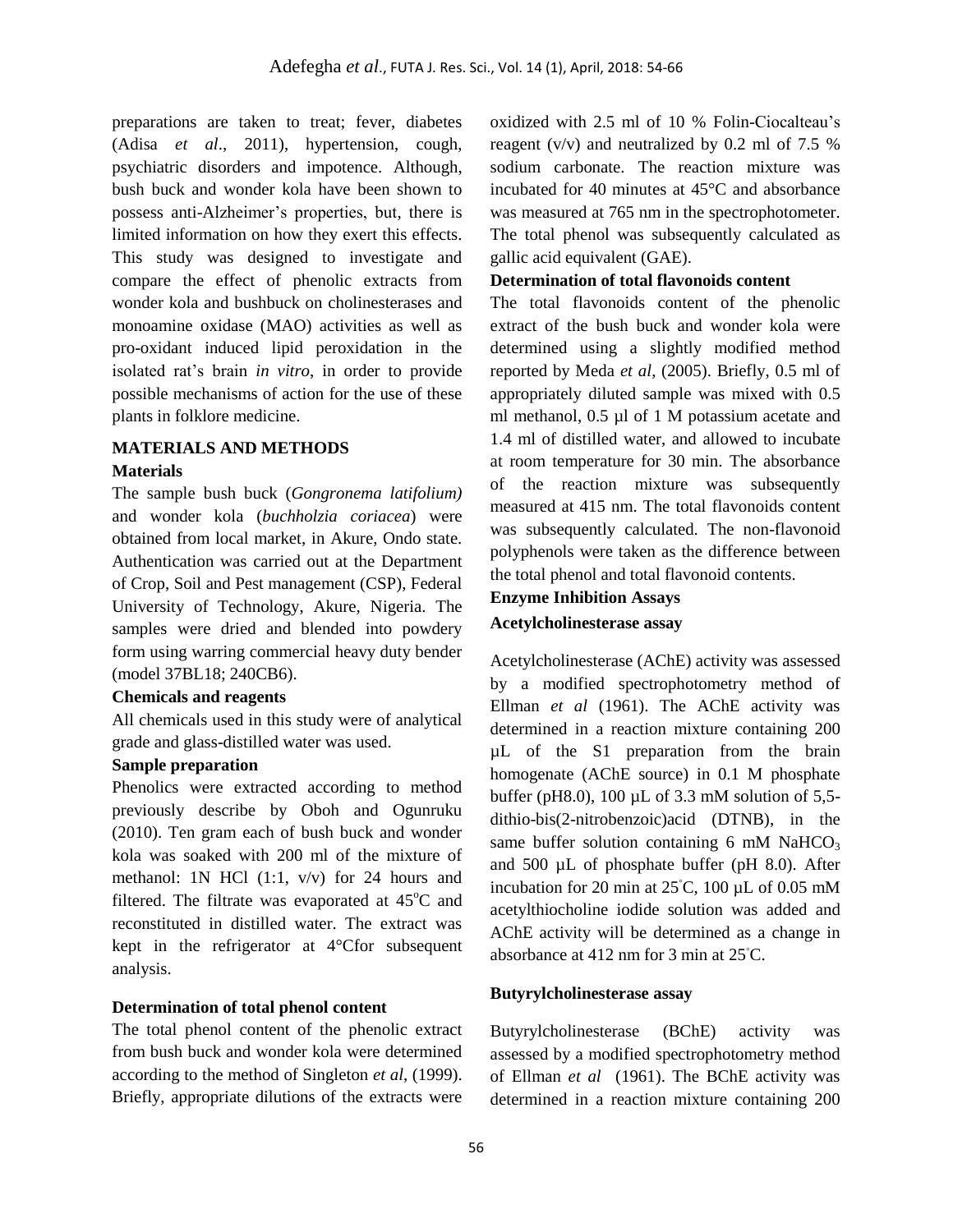µL of the S1 preparation from the brain homogenate (BChE source) in 0.1 M phosphate buffer (pH8.0), 100 µL of 3.3 mM solution of 5,5 dithio-bis(2-nitrobenzoic) acid (DTNB), in the same buffer solution containing  $6 \text{ mM } \text{NaHCO}_3$ and 500 µL of phosphate buffer (pH 8.0). After incubation for 20 min at 25  $^{\circ}$ C, 100 µL of 0.05 mM acetylthiocholine iodide solution was added and BChE activity was determined as a change in absorbance at 412 nm for 3 min at  $25^{\circ}$ C.

### **Monoamine Oxidase Assay**

MAO (EC 1.4.3.4) activity was determined according to the methods of Green and Haughton (1961) with slight modifications. Briefly, the reaction mixture contained 0.025 M phosphate buffer pH 7, 0.0125 M of semicarbazide, 10 mM benzylamine (pH 7.0), and 0.67 mg of enzyme and (0-500µg/ml) of the extracts in a total reaction volume of 2 mL. After, 30 min of incubation, 1 mL of acetic acid was added and boiled for 3 min, followed by centrifugation. The supernatant (1 mL) was mixed with equal volume of 0.05 % of 2, 4-di-nitrophenyl hydride (DNPH) and 2.5 mL of benzene (absolute) was added after 10 min. After separation, the benzene layer was mixed with equal volume of 0.1 N NaOH. The alkaline layer was decanted and heated at  $80^{\circ}$ C for 10 min. The absorbance of the orange-yellow colour developed was measured at 450 nm and the percentage MAO inhibition was subsequently calculated.

### **In Vitro Antioxidant Studies**

## **Inhibition of lipid peroxidation and Thiobarbituric acid reactions**

Male adult albino rat was decapitated under mild diethyl ether anaesthesia and the brain was rapidly isolated and placed on ice and weighed. This tissue was subsequently homogenized in cold saline  $(1/10 \text{ w/v})$  with about 10-up and down strokes at approximately 1200 rev/min in a Teflon glass homogenizer. The homogenate was centrifuged for 10 min at  $3000 \times g$  to yield a pellet

that was discarded, and the low-speed supernatant (S1) was kept for lipid peroxidation assay (Belle *et al*., 2004). The lipid peroxidation assay was carried out using the modified method of Ohkawa *et al*., 1979. Briefly 100 µl S1 fraction was mixed with a reaction mixture containing 30 µl of 0.1 M pH 7.4 Tris – HCl buffer, extract  $(0 - 100 \mu l)$  and 30 µl of 250 µM freshly prepared  $FeSO<sub>4</sub>$  (the procedure was also carried out using 5 µM sodium nitroprusside). The volume was made up to 300 µl water before incubation at  $37^{\circ}$ C for 1hr. The colour reaction was developed by adding 300 µl 8.1 % SDS (Sodium dodecyl sulphate) to the reaction mixture containing S1, this was subsequently followed by the addition of 600 µl of acetic acid/HCl (pH 3.4) mixture and 600 µl 0.8 % TBA (Thiobarbituric acid). This mixture was incubated at  $100^{\circ}$ C for 1hr. Thiobarbituric acid reactive species (TBARS) produced was measured at 532 nm and expressed using MDA (Malondialdehyde) equivalent.

## **Determination of ferric reducing antioxidant power (FRAP) assay**

The reducing properties of the extracts were determined by assessing the ability of the extract to reduce  $FeCl<sub>3</sub>$  solution as described by Oyaizu (1986). A 2.5 ml aliquot was mixed with 2.5 ml of 200 mmol/l sodium phosphate buffer (pH 6.6) and 2.5 ml of 1% potassium ferricyanide. The mixture was incubated at 50°C for 20 min and then 2.5 ml of 10% trichloroacetic acid was added. This mixture was centrifuged at 650 rpm for 10 min. 5 ml of the supernatant was mixed with an equal volume of water and 1 ml of 0.1% ferric chloride. The absorbance was measured at 700 nm and ferric reducing antioxidant property was subsequently calculated using ascorbic acid as standard.

## **Determination of Fe2+ chelating ability**

The  $Fe<sup>2+</sup>$  chelating ability of the extracts was determined using a modified method of Minotti and Aust (1987) with a slight modification by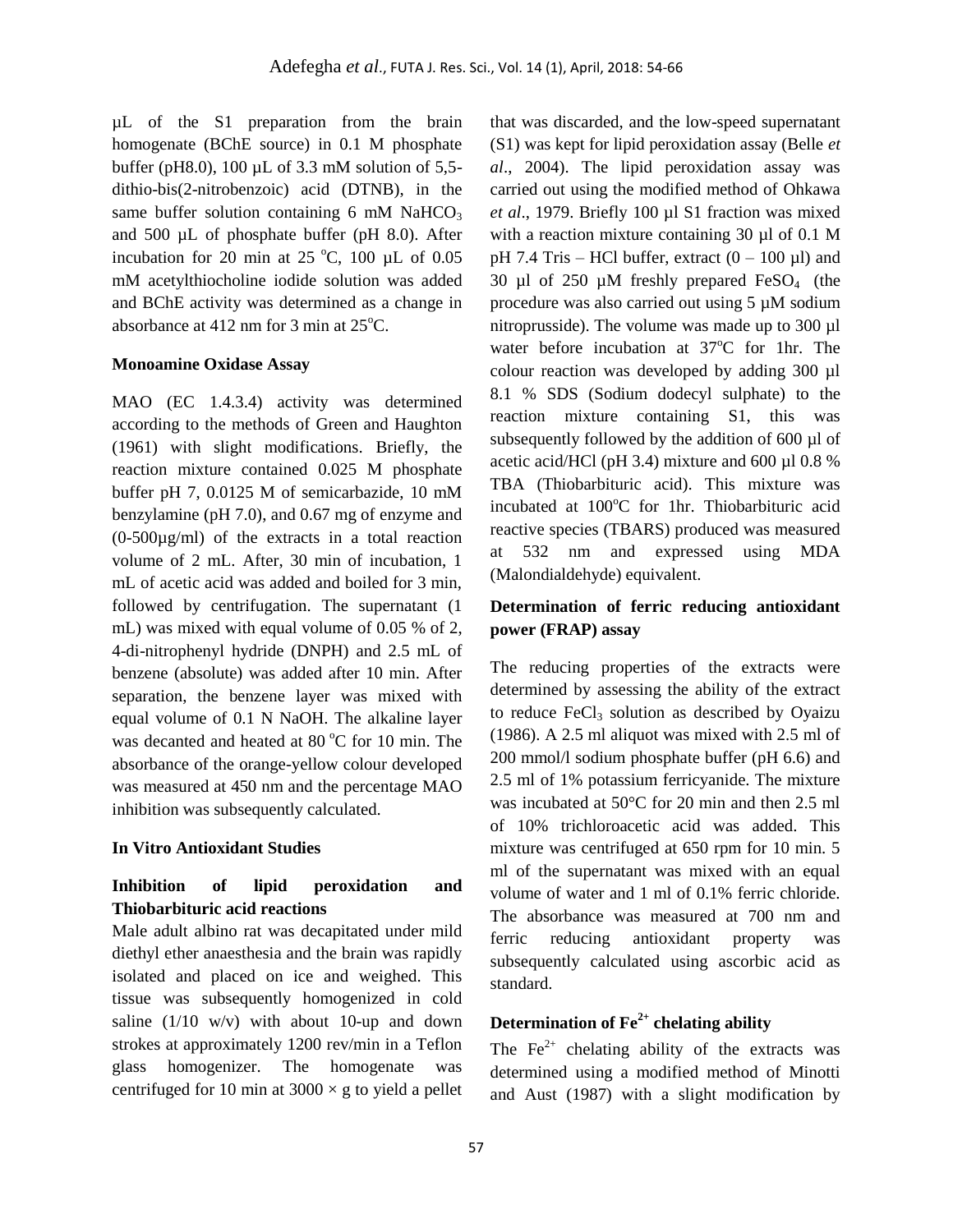Puntel *et al.*, (2005). Freshly prepared 500  $\mu$ M  $FeSO<sub>4</sub>$  (150 µl) was added to a reaction mixture containing 168 µl 0.1M Tris–HCl (pH 7.4), 218 µl saline and the extracts  $(0 - 25 \mu l)$ . The reaction mixture was incubated for 5min, before the addition of 13 µl 0.25% 1, 10-phenanthroline (w/v). The absorbance was subsequently measured at 510 nm. The  $Fe<sup>2+</sup>$  chelating ability was subsequently calculated.

## **Determination of DPPH free radical scavenging ability**

The free radical scavenging ability of the phenolic extract against DPPH\* (1, 1-diphenyl–2 picrylhydrazyl) free radical was evaluated as described by Gyamfi *et al*., (1999). Briefly, appropriate dilution of the extracts (1 ml) was mixed with 1ml, 0.4 mM DPPH in methanolic solution, the mixture was left in the dark for 30 min and the absorbance was read at 516 nm. The DPPH free radical scavenging ability was subsequently calculated.

## **Data Analysis**

The values of replicate experiments  $(n = 3)$  were pooled and expressed as mean ± standard deviation (SD) (Zar, 1984). The means were analyzed using one-way analysis of variance (ANOVA) and Duncan test was used for the post hoc treatment. Significance was accepted at  $p \leq$ 0.05.

## **RESULTS**

Effect of phenolic extracts from bush buck and wonder kola on acetylcholinesterase (AChE), butrylcholinesterase (BChE) and monoamine oxidase activities *in vitro* were investigated and are presented in figure 1, 2, & 3 respectively. The results revealed that phenolic extracts from wonder kola and bush buck inhibited acetylcholinesterase (AChE), butrylcholinesterase (BChE) and monoamine oxidase (MOA) in dosedependent manner in the range  $(0 - 800 \text{ µg/ml})$ . However, as revealed by their  $EC_{50}$  (concentration causing 50% enzyme inhibition) wonder kola [acetylcholinesterase  $(EC_{50} = 453.31 \text{ µg/ml})$ , butyrylcholinesterase  $(EC_{50} = 453.72 \mu g/ml)$ , monoamine oxidae  $(EC_{50}=954.20 \mu g/ml)$ ] had significant ( $P < 0.05$ ) higher inhibitory effect than bush buck [acetylcholinesterase  $(EC_{50}=1182.94$ ]  $\mu$ g/ml), butyrylcholinesterase (EC<sub>50</sub>=591.72)  $\mu$ g/ml), monoamine oxidase (EC<sub>50</sub>=1041.67  $\mu$ g/ml].

Furthermore, effect of bush buck and wonder kola phenolic extracts on  $Fe^{2+}$  induced lipid peroxidation in rat brain homogenate *in vitro* are presented in figure 4. Incubation of rat brain homogenates in the presence of 250  $\mu$ M Fe<sup>2+</sup> caused a significant (P<0.05) increase in the brain malodiaaldehyde (MDA) content. However, phenolic extracts from bush buck and wonder kola inhibited MDA production in the rat brain tissue homogenate in a dose-dependent manner (0-800  $\mu$ g/ml). Nevertheless, bush buck (EC<sub>50</sub>= 805.24)  $\mu$ g/ml) had significant (P<0.05) higher inhibitory effect on  $Fe<sup>2+</sup>$  induced lipid peroxidation in rat brain than wonderful kola ( $EC_{50}=1182.94 \text{ µg/ml}$ ).

Furthermore**,** the Ferric reducing antioxidant property (FRAP) reported as ascorbic acid equivalents (AAE) for the phenolic extract of bush buck (*Gongronema latifolium*) and Wonder kola (*Buchholzia coriacea*) was investigated and is presented in Table 2. The results revealed that wonder kola extract (117.53 mgAAE/100g) had a significantly (P<0.05) higher ferric reducing power than bush buck extract (100 mgAAE/100g).

Also, the  $Fe^{2+}$  chelating ability of the phenolic extract of bush buck and wonder kola was investigated *in vitro* and presented in Figure 5. The results showed that both phenolic extracts chelated  $\text{Fe}^{2+}$  in a concentration-dependent manner (0–160  $\mu$ g/ml). However, bush buck (EC<sub>50</sub>= 118.57  $\mu$ g/ml) had significantly (P<0.05) higher chelating ability than wonder kola  $(EC_{50}=171.94)$  $\mu$ g/ml).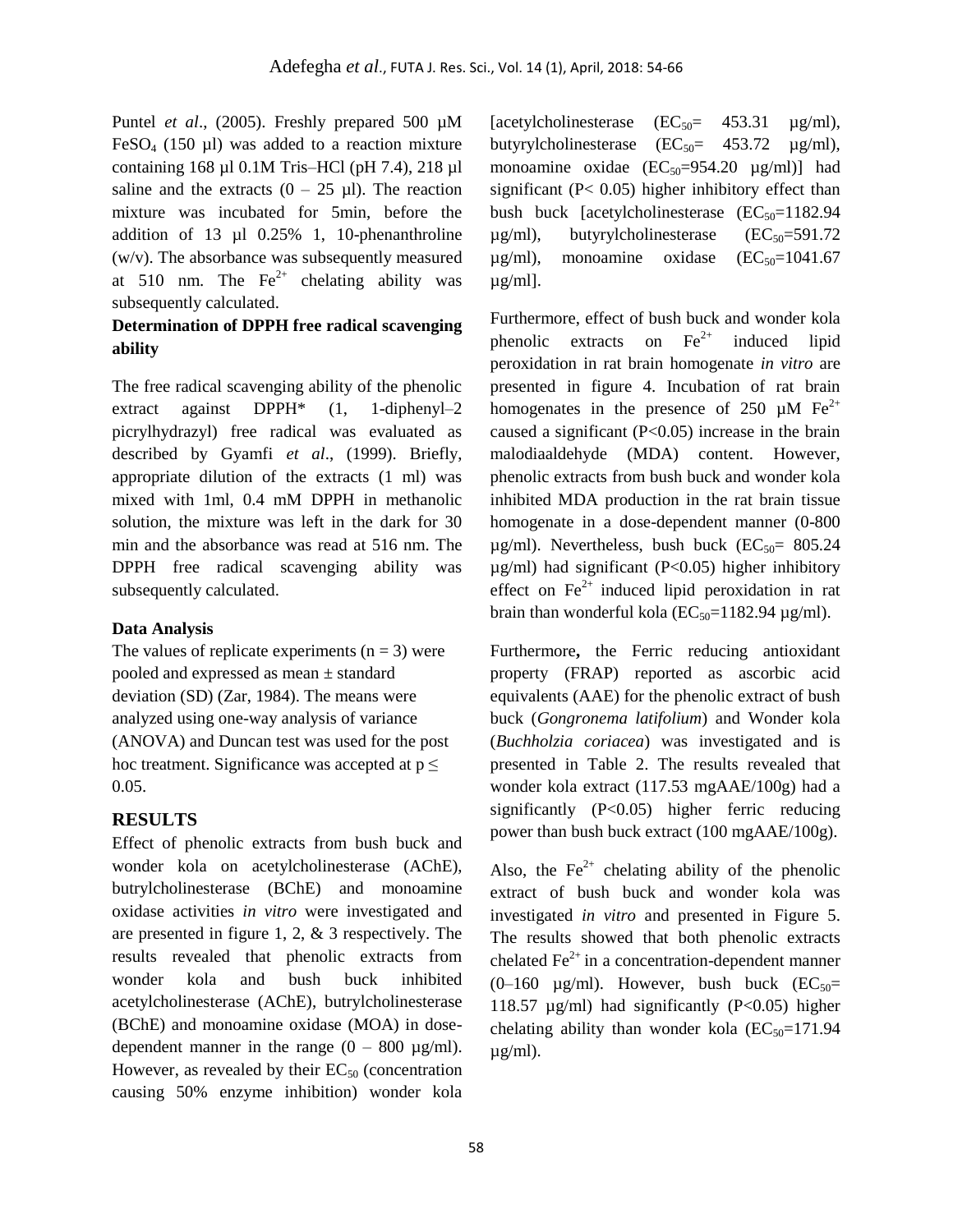DPPH<sup>•</sup> radical scavenging ability of phenolic extracts from bush buck and wonder kola was investigated *in vitro* and presented in figure 6. The result revealed that bush buck and wonder kola phenolic extracts scavenged DPPH<sup>+</sup> radicals in a dose-dependent manner (0-800 µg/mL). However,  $IC_{50}$  value revealed that wonder kola extract (IC<sub>50</sub> = 337.61  $\mu$ g/mL) had a significantly  $(P< 0.05)$  higher DPPH<sup> $\cdot$ </sup> radical scavenging ability than bush buck extract  $(IC_{50} = 401.61 \text{ µg/mL})$ .

The total phenol and total flavonoid content of the phenolic extracts from wonder kola and bush buck are presented in Table 1. The results revealed that wonder kola (140.33 mgGAE/g) had significant (P< 0.05) higher total phenol content than Bush buck seed (55.32 mgGAE/g). In a similar manner, wonder kola (61.12 mgQUE/g) had significant (P< 0.05) higher flavonoid content than Bush buck (38.89 mgQUE/g).

**Table 1:** The total phenol (mg GAE/g) and total flavonoids (mg QUE/g) of extract of Bush buck seed (*Gongronema latifolium*) and Wonder kola (*Buchholzia coriacea*)

| Samples        | Total phenol        | Total flavonoids   |  |
|----------------|---------------------|--------------------|--|
| Bush buck seed | $55.32 \pm 1.67^b$  | $38.89 \pm 1.50^b$ |  |
| Wonderful kola | $140.33 \pm 2.28^a$ | $61.12 \pm 1.86^a$ |  |

Values represent mean  $\pm$  standard deviation (n=3). Values with the same superscript alphabet down the same column are not significantly different  $(P < 0.05)$ 

**Table 2:** The Ferric reducing antioxidant property (mgAAE/g) extract of Bush buck seed (*Gongronema latifolium*) and Wonder kola (*Buchholzia coriacea*)

| Samples        | <b>FRAP</b>                                                                                                                                                                                                                                                                                                                                                 |                 |
|----------------|-------------------------------------------------------------------------------------------------------------------------------------------------------------------------------------------------------------------------------------------------------------------------------------------------------------------------------------------------------------|-----------------|
| Bush buck seed | $100.65 \pm 1.33^{\circ}$                                                                                                                                                                                                                                                                                                                                   |                 |
| Wonderful kola | $117.53 \pm 0.92^b$                                                                                                                                                                                                                                                                                                                                         |                 |
| T T            | $\mathcal{L}$ $\mathcal{L}$ $\mathcal{L}$ $\mathcal{L}$ $\mathcal{L}$ $\mathcal{L}$ $\mathcal{L}$ $\mathcal{L}$ $\mathcal{L}$ $\mathcal{L}$ $\mathcal{L}$ $\mathcal{L}$ $\mathcal{L}$ $\mathcal{L}$ $\mathcal{L}$ $\mathcal{L}$ $\mathcal{L}$ $\mathcal{L}$ $\mathcal{L}$ $\mathcal{L}$ $\mathcal{L}$ $\mathcal{L}$ $\mathcal{L}$ $\mathcal{L}$ $\mathcal{$ | .<br>$\sim$ 1.1 |

Values represent mean  $\pm$  standard deviation  $(n=3)$ . Values with the same superscript alphabet along the same column are not significantly different  $(P < 0.05)$ 

## **Table 3: EC50 values for Iron chelation and for inhibition of Fe2+ -induced lipid peroxidation of phenolic extract** (*Gongronema latifolium*) and Wonder kola (*Buchholzia coriacea*)

| Samples        | <b>DPPH</b>       |                              | Iron chelation ( $\mu$ g/mL) Lipid peroxidation ( $\mu$ g/mL) |  |
|----------------|-------------------|------------------------------|---------------------------------------------------------------|--|
| Bush buck seed | $401.61 \pm 1.62$ | $118.57.65 \pm 1.33^{\circ}$ | $805 \pm 0.83$ <sup>a</sup>                                   |  |
| Wonderful kola | $337.61 \pm 1.90$ | $171.94.53 \pm 0.92^b$       | $1182.945 \pm 0.76^{\circ}$                                   |  |

Values represent mean  $\pm$  standard deviation  $(n=3)$ . Values with the same superscript alphabet down the same column are not significantly ( $P < 0.05$ ) different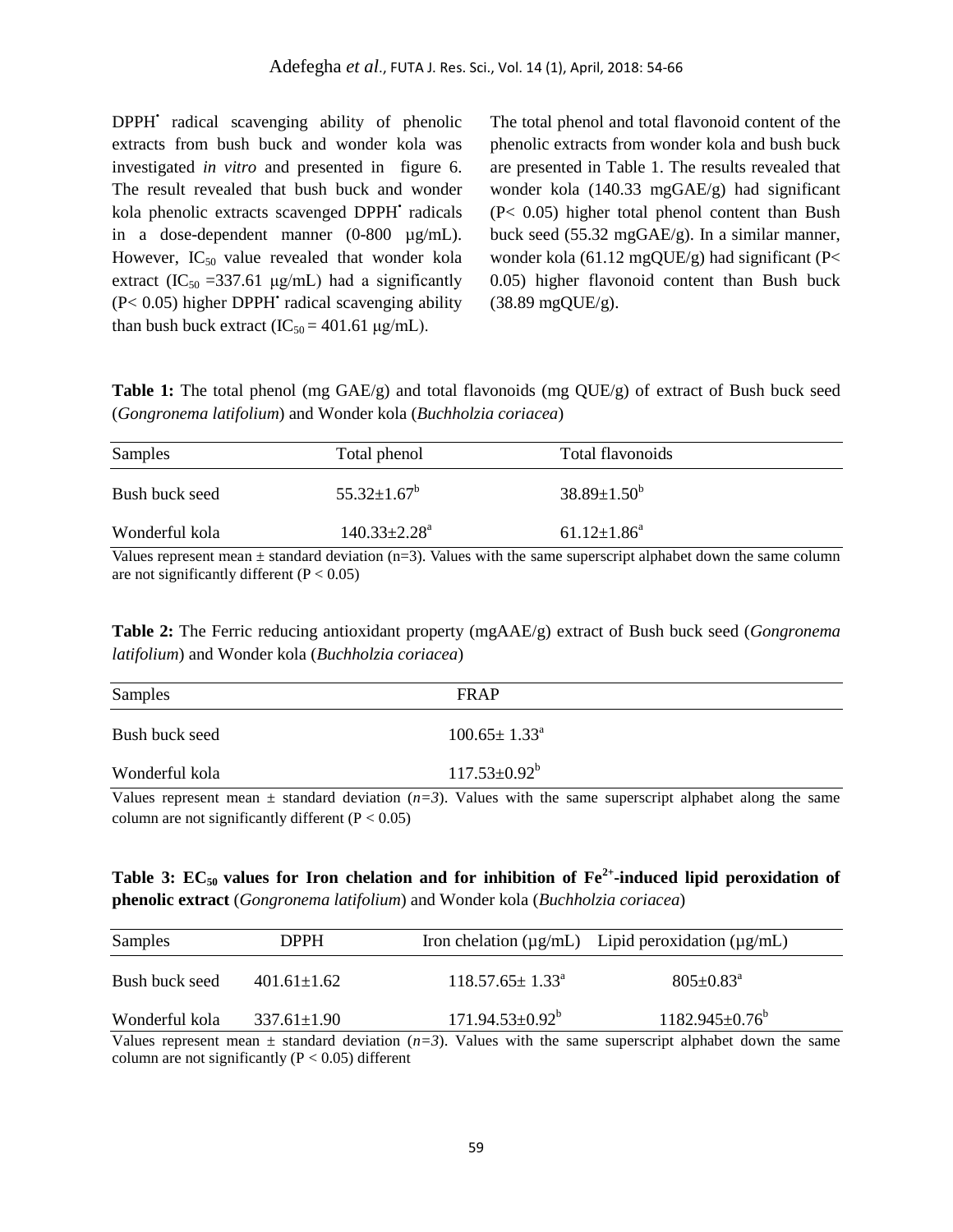Table 4: EC<sub>50</sub> values for acetylcholinestaerase, butrylcholinestaerse, monoamine oxide ( $\mu$ g/ml) **inhibitory ability of phenolic extract of bush buck** (*Gongronema latifolium*) and Wonder kola (*Buchholzia coriacea*)

| Samples        | $AChE$ ( $\mu$ g/mL) | $B$ ChE $(\mu$ g/mL) | $MAO$ ( $\mu$ g/mL) |
|----------------|----------------------|----------------------|---------------------|
| Bush buck seed | 657.89               | 591.72               | 1041.62             |
| Wonderful kola | 453.31               | 453.72               | 954.20              |

Values represent mean  $\pm$  standard deviation  $(n=3)$ . Values with the same superscript alphabet along the same column are not significantly different  $(P < 0.05)$ 

#### **DISCUSSION**

Inhibition of key enzymes linked with neurodegenerative disease by phenolic extracts from wonder kola and bush buck justify their usage in the management of mental illness as reported in the folklore. This experimental study revealed that phenolic extracts from wonder kola and bush buck inhibited acetylcholinesterase (AChE), butrylcholinesterase (BChE) and monoamine oxidase (MAO) activities. However, wonder kola exhibited higher inhibitory effects on acetylcholinesterase, butyrylcholinesterase and monoamine oxidase than bush buck as shown in Fig 1, 2 & 3 respectively. AChE and BChE have been implicated in the pathogenesis and progression of neurodegenerative dysfunction such as Alzheimer's disease (Oboh *et al*., 2013; Adefegha *et al*., 2016a). The inhibition of AChE and BChE activities is of health promoting benefit since AChE and BChE are involved in breaking down acetylcholine in the brain and inhibiting these enzymes enhance the concentration of the neurotransmitter acetylcholine reside at the synaptic cleft. Also, this brings about proper communication mechanisms between the nerve cells that use acetylcholine as a chemical messenger. Recent studies have shown that ample concentration of neurotransmitter brings about relief and improve symptoms of Alzheimer's disease (Howes *et al*., 2003). The observed difference in the inhibitory effect of wonder kola and bush buck on the AChE, BChE and MAO activities (Fig 1, 2, 3) could be accounted for by their phytochemical constituents which act synergistically or additively in eliciting inhibitory effects. Recent reports have showed that extracts from two Aframomum species (Adefeha and Oboh, 2012), some leafy vegetables (Nwanna *et al*., 2016) and avocado pear (Oboh *et al*., 2016) exhibited anti-cholinesterase inhibitory properties.



**Figure 1: Acetylcholinesterase inhibitory effects of Bush buck seed and Wonder kola extracts.**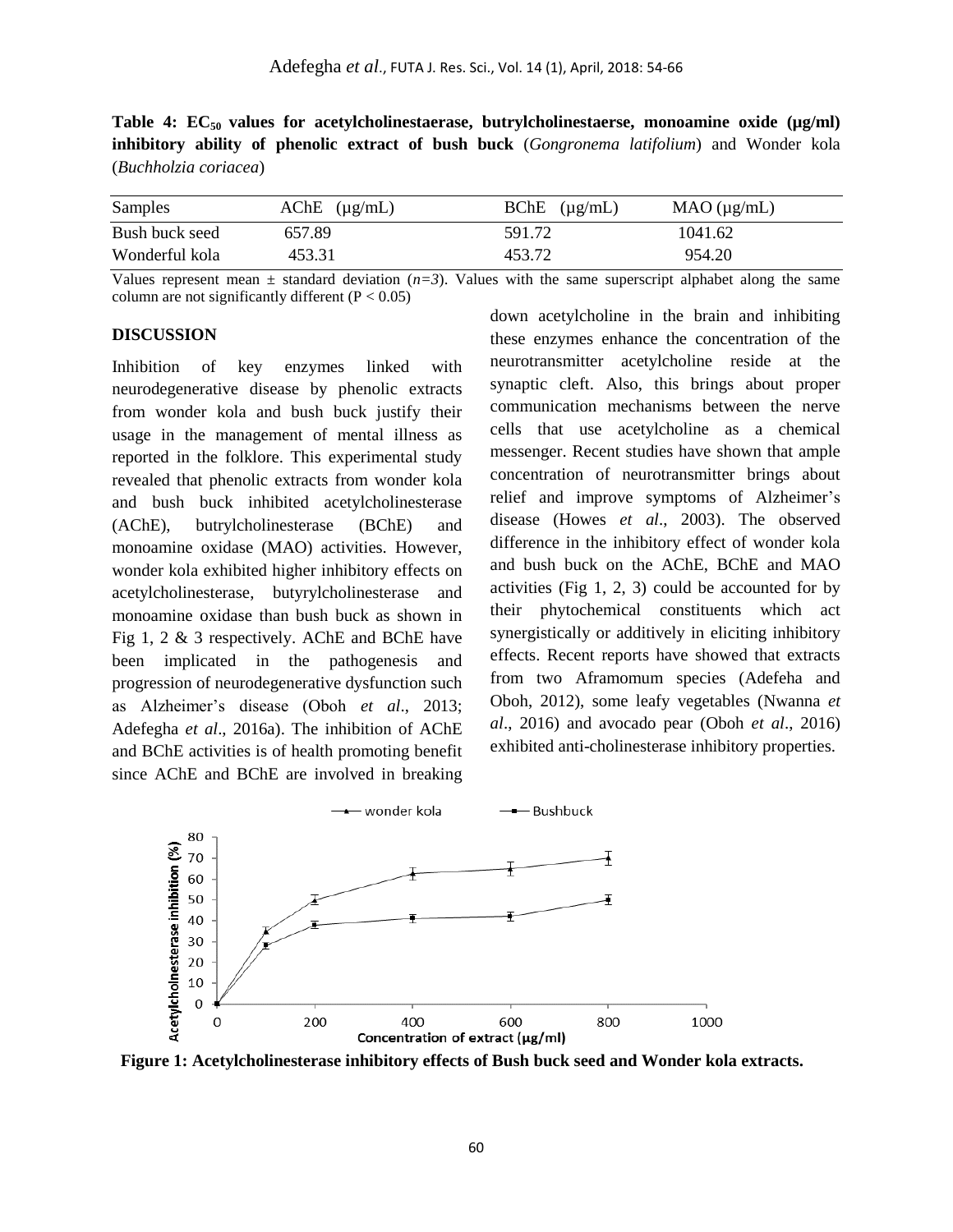

**Figure 2: Butrylcholinesterase inhibitory effects of Bush buck seed and Wonder kola extracts.**



**Figure 3: Monoamine oxidase inhibitory effects of Bush buck seed and Wonder kola extracts.** 



**Figure 4: Inhibition of Fe2+ induced lipid peroxidation in rat's brain by extracts of Bush buck seed and Wonder kola.**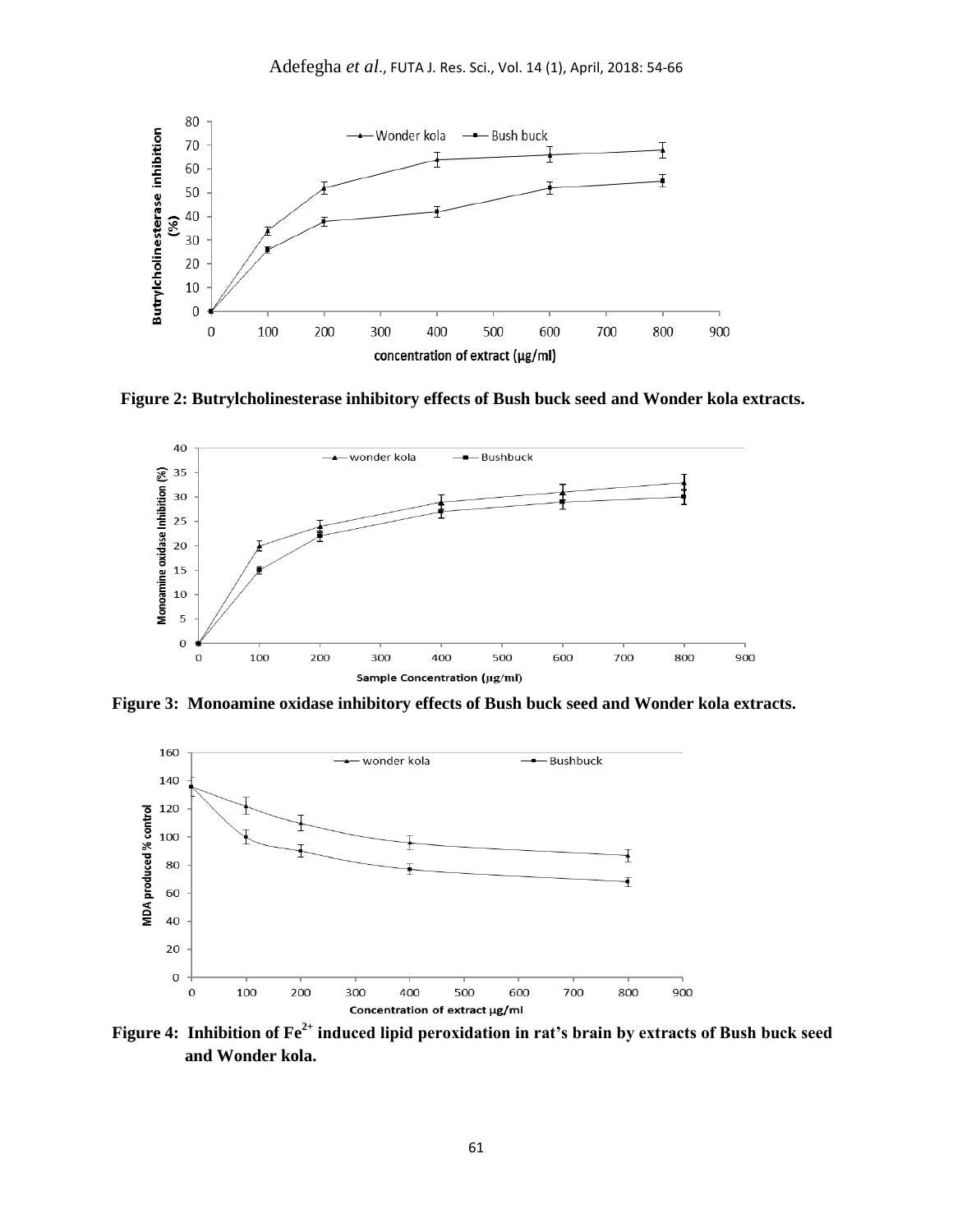

 **Figure 5: Fe2+ chelating ability of extracts of Bush buck seed and Wonderful kola**



**Figure 6: DPPH radical scavenging ability of extracts of Bush buck seed and wonder kola**

Monoamine oxidase (MAO) catalyzes oxidative deamination of neuroactive amines to aldehyde and ammonia. The aldehyde and ammonia formed are involved in the production of ROS in the brain of AD patient (Cases *et al*., 1995; Ademosun *et al*., 2015). Monoamine oxidase preferentially degrades monoamine neurotransmitters (dopamine, serotonin, and norepinephrine) in the brain lead to the manifestation of depression observed in AD and other neurodegenerative diseases (Huang *et al*., 2012, Zheng *et al*., 2012). Moreso, MAO activity in the brain tissue has been characterized by the production of reactive oxygen species (Thomas, 2000). Therefore, inhibiting MAO activity

prevents degradation of monoamine neurotransmitter and the generation of reactive oxygen species; co-inhibition of MAO and cholinesterases by phenolic extract of bush buck and wonder kola (Fig 1, 2, 3) could justify their use in the management of Alzheimer's disease in folklore.

Antioxidants are widely used as ingredients in dietary supplements to maintain health and prevent diseases such as cancer, Alzheimer's disease and coronary heart disease. The oxidative damage induced in the brain by free radicals has been linked to the pathogenesis of neurodegenerative disease such as Alzheimer's disease (Munch *et al*., 1996). The polyunsaturated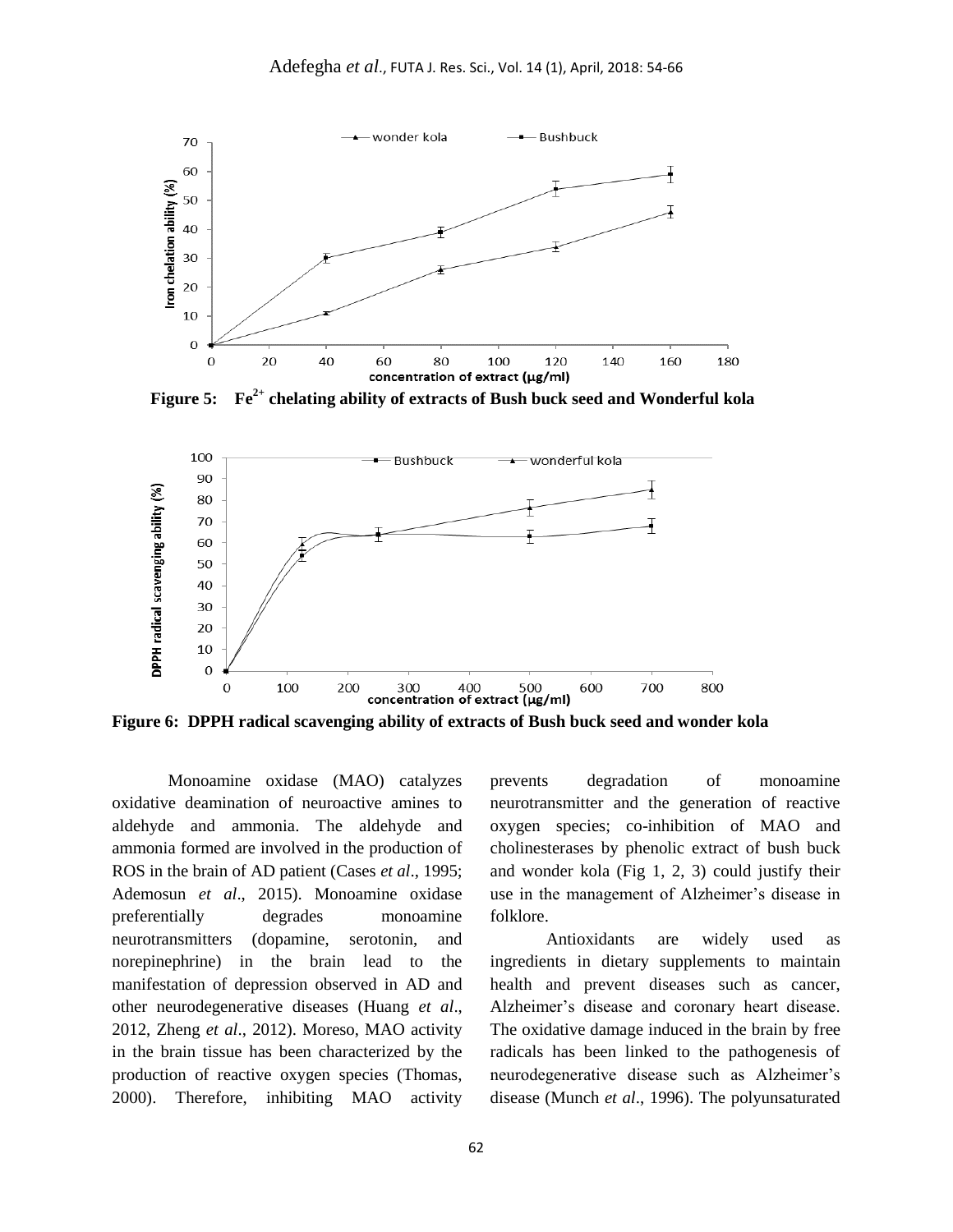fatty acids in the brain are prone to oxidative damage due to brain's low antioxidant status (Oboh *et al*., 2012). Therefore, antioxidants prevent oxidative stress through free radical scavenging, metal chelating and ability to prevent lipid oxidation which helps effectively in the management and preventing neurodegenerative diseases. The inhibition of  $Fe<sup>2+</sup>$  induced malondiaadehyde (MDA) production in the rat brain homogenate by wonder kola and bush buck phenolic content supports the fact that phenols possess strong antioxidant properties. Also,  $Fe^{2+}$ was able to induced lipid peroxidation in the brain owing to  $Fe<sup>2+</sup>$  ability to initiate oxidation of membrane fatty acids through Fenton reaction. The Fenton reaction results in the generation of hydroxyl radical (OH<sup>\*</sup>) from  $H_2O_2$ . However, MDA concentration in the brain homogenate was used to monitor the extent of oxidative damaged caused by the pro-oxidant  $(Fe<sup>2+</sup>)$ .

Moreso, recent findings have shown that polyphenols are capable of crossing the bloodbrain barrier where they exhibit neuro-protective property through their free radical scavenging, metal chelation ability and inhibition of lipid peroxidation (Gomez-Pinilla and Nguyen, 2012).

In the same vein, phenolic extracts from bush buck and wonder kola chelated  $Fe<sup>2+</sup>$  from solution in a dose dependent manner as presented in Figure 5. An increase in  $Fe<sup>2+</sup>$  concentration in the brain of AD patient suggests that  $Fe<sup>2+</sup>$  could initiate the generation of reactive oxygen species (hydroxyl radical) via iron-mediated Fenton reaction; this gave credence to  $Fe<sup>2+</sup>$  chelation ability of phenolic extracts from wonder kola and bushbuck in the management and in neuroprotection. The  $Fe^{2+}$  chelating ability of the phenolic extract from wonder kola and bush buck could have been an additional mechanism by which they elicit their protective mechanism. Also, to buttress this view, phenolic extract from wonder kola and bushbuck are able to reduce  $Fe^{3+}$  to  $Fe^{2+}$ as presented in Table 2, which further prevents trivalent iron ion  $(Fe^{3+})$  in reacting with the

hydroxyl group of water to produce a powerful hydroxyl radical (Lipinski and Pretorius, 2013), which is capable of causing neuron damages. Nevertheless, the polyphenolic constituents of the extracts have the ability to remove hydroxyl radicals (Zielonka *et al*., 2003; Lipinski, 2011).

The free radical scavenging ability of the phenolic extract from wonder kola and bush buck extracts were studied using various antioxidant assays. However, the DPPH\* radical scavenging ability of the phenolic extract from wonderful kola and bush buck presented in Figure 1 showed that the phenolic extracts are able to stabilize DPPH\* radical by donating hydrogen molecule to the solution. The observed higher DPPH\* scavenging ability of wonder kola also agree with the total phenol, flavonoid content where wonder kola had higher content than bush busk as presented in Table 1 & 2 (Tepe *et al*., 2005).

### **CONCLUSION**

This study has been able to show and establish that phenolic extract of bush buck and wonder kola were able to inhibit acetylcholinesterase, butrylcholinesterase and monoamide oxidase activities and possess antioxidant properties *in vitro.* Wonder kola phenolic extract had higher AChE, BChE, MAO inhibitory and antioxidant activities than bush buck phenolic extracts. Therefore, *in vitro* mechanistic studies of these plants gave credence to their usage in folklore for the management of cognitive dysfunction.

### **REFERENCES**

**Adefegha, A.S., Oboh, G., Molehin, O.R., Saliu, A.J., Athayde, M.L. and Boligon, A.A.** (2016a). Chromatographic Fingerprint Analysis, Acetylcholinesterase Inhibitory Properties and Antioxidant Activities of Red flower Rag leaf (C rassocephalum Crepidioides) Extract. *Journal of Food Biochemistry* 40 (1): 109–119.

**[Adefegha,](http://www.ncbi.nlm.nih.gov/pubmed/?term=Adefegha%20SA%5BAuthor%5D&cauthor=true&cauthor_uid=23023693) S.A. and [Oboh](http://www.ncbi.nlm.nih.gov/pubmed/?term=Oboh%20G%5BAuthor%5D&cauthor=true&cauthor_uid=23023693) , G.** (2012).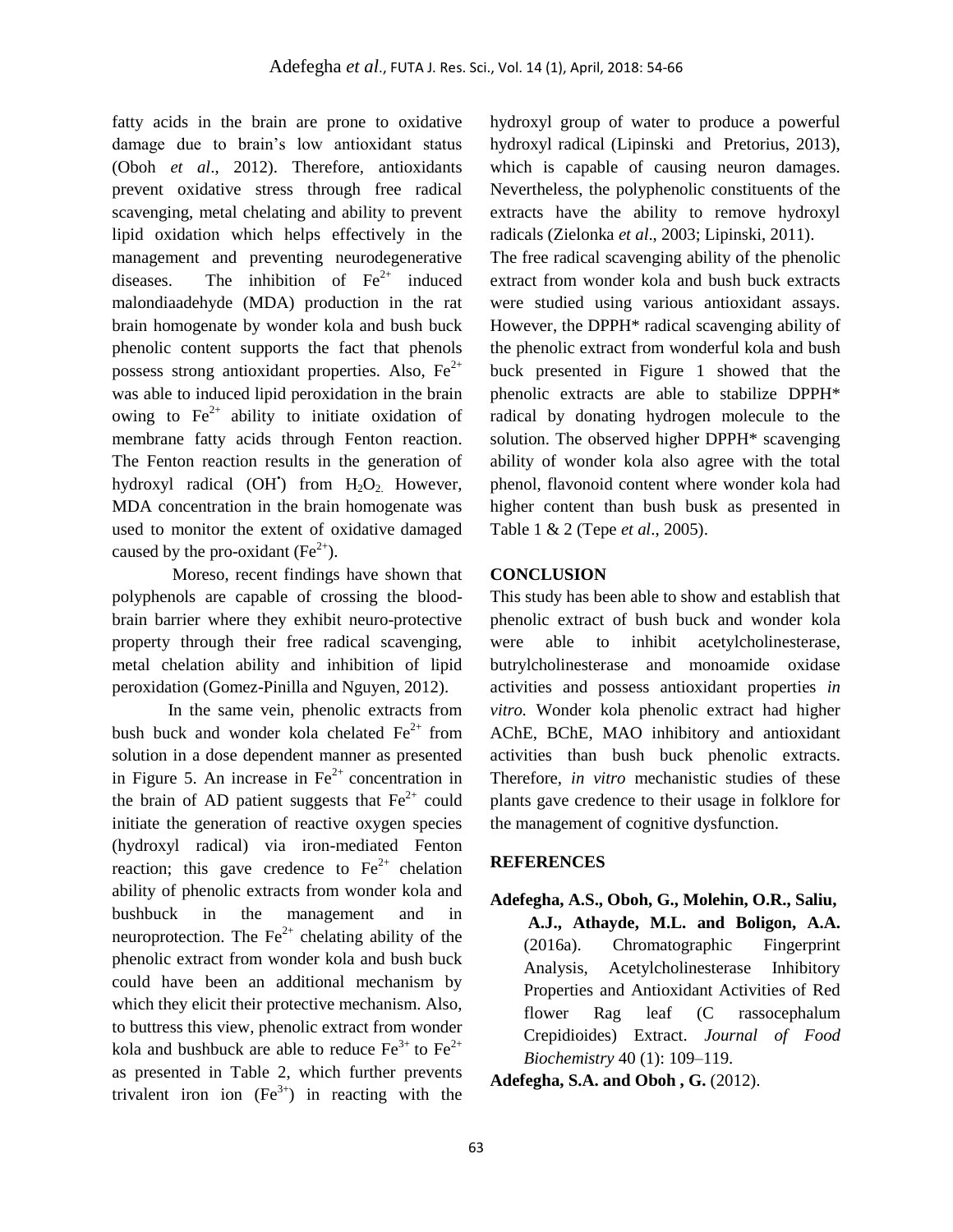Acetylcholinesterase (AChE) inhibitory activity, antioxidant properties and phenolic composition of two Aframomum species. *Journal of Basic Clinical Physiology Pharmacology*. 23(4):153-61.

**Ademosun, A.O. and Oboh, G.** (2014).

Comparison of the inhibition of monoamine oxidase and butyrylcholinesterase activities by infusions from green tea and some citrus peels. *International Journal of Alzheimer's Disease*. 10.1155/2014/534082.

**Adisa, R.A., Choudhary, M.I. and Olorunsogo, O.O** (2011). Hypoglycemic activity of *Buchholzia coriacea* (Capparaceae) seeds in streptozotocin-induced diabetic rats and mice. *Experimental Toxicology Pathology*. *63*(7- 8):619-25.

- **Belle, N.A.V., Dalmolin, G.D., Fonini, G., Rubim, M.A. and Rocha, J.B.T.** (2004). Polyanines reduces lipids peroxidation induced by different pro-oxidant agents. *Brain Research* 1008: 245-251.
- **Cases, O., Self, I., Grimsby, J., Gaspar, P., Chen, K., Pournin, S., Muller, U., Aguet, M., Baninet, C. and Shitt, J.** (1995). Aggressive behavoiur and altered amount of brain serotonin and epinephrine in mice lacking monoamine oxidase. *Science* 268, 1763-1766.
- **Ceskova, E. (2005).** Cas Lek Cesk 144: 801-4. **Chattopadhyah, R.R.** (1999). A comparative evaluation of some blood sugar lowering agents of plant origin. *Journal of Ethnopharmacology*. 67:367-372.
- **Gomez-Pinilla, F. and Nguyen-Trang, T.J.** (2012). Natural mood foods: the actions of polyphenols against psychiatric and cognitive disorder. *Nutritional Neuroscience* 15: 127- 133.
- **Edim, E.H., Egomi, U.G., Ekpo, U.F. and**
	- **Archibong, E.U.** (2012). A review on *Gongronema latifolium* (Utasi): A novel antibiotic against *Staphylococcus aureus* related infections. *International*

*Journal of Biochemistry and Biotechnology*. 1(8):204-208.

**Ellman, G.L., Courtney., K.D., Andres, V. and Featherstone, R.M. (1961).** A new and rapid colorimetric determination of acetylcholinesterase activity. *Biochemical Pharmacology* 7:88–95.

**Essien, J.P., Ebong, G.A. and Akpan, E.J.** (2007). Antioxidant and antitussive properties of *Gongronema latifolium* leaves used locally for the treatment of fowl cough in Nigeria. Journal of Applied Science Environmental Management. 11(4):47-50.

- **Green, A.L. and Haughton, T.M.** (1961). A colorimetric method for the estimation of monoamine oxidase. *Biochemical Journal* 78: 172-176.
- **Gyamfi, M.A., Yonamine, M. and Aniya, Y.** (1999). Free-radical scavenging action of medicinal herbs Ghana: Thonningia sanguine on experimentally induced liver injuries. General Pharmacology., 32:661-667.
- **Howes, M.J.R., Perry, N.S.L. and Houghton, P.J.** (2003). Plants with traditional uses and activities, relevant to the management of Alzheimer's disease and other cognitive disorders. *[Phytotherapy](http://int.search.myway.com/search/GGmain.jhtml?ct=ARS&n=782b4103&p2=%5EY6%5Exdm007%5ES17766%5Eng&pg=GGmain&pn=1&ptb=A7F860C8-D1D6-4EBC-A68F-AE6C276761BD&qs=&si=CMzL8ZX2xc8CFUUq0wodizoIEg&ss=sub&st=tab&trs=wtt&searchfor=Phytotherapy+Research&feedurl=ars%252Ffeedback%253ForiginalQuery%253Dphytother%252Bres%252B%2526relatedQuery%253Dphytotherapy%252Bresearch&tpr=jre10&ots=1489075066447) Research* 17:1–18.
- **Huang, L., Lu, C., Sun, Y., Mao, F., Luo, Z., Su, T., Jiang, H., Shan, W. and Li, X.** (2012). Multi target-directed benzylideneindanone derivatives: anti‑β‑amyloid (Aβ) aggregation, antioxidant, metal chelation, and monoamine oxidase B (MAO-B) inhibition properties against Alzheimer's disease. *Journal of Medical Chemistry* 55: 8483‑8492.

**Iweala, E.E.J., Liu, F., Cheng, R. and Li, Y.** (2015). Anticancer and free radical scavenging activity of some Nigerian food plants *in vitro*. *International journal of cancer Research* 11(1):41-51.

**Iwu, M.M.** (1988). Dietary plants and masticatories as sources of biologically active substances. In, 4th OAU/ STRC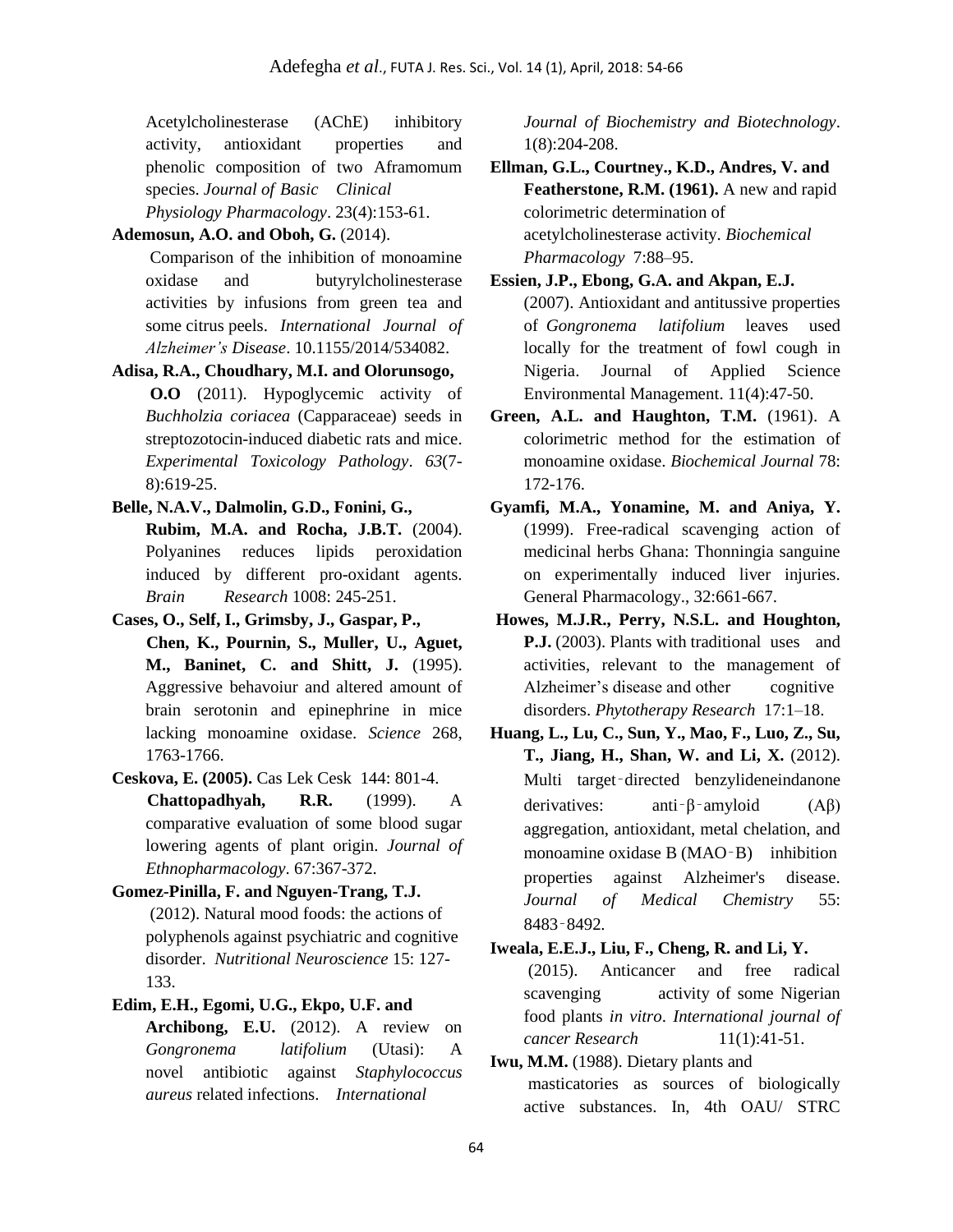INTERAFRICAN symposium on traditional pharmacopoeia and African medicinal plants. Abuja-Nigeria. 1988; 70 & 379.

- **Lane, R.M., Potkin, S.G. and Enz, A.** (2006). Targeting acetylcholinesterase and butyrylcholinesterase in dementia. International Journal of Neuropsychology pharmacology, vol. 9, no. 1,pp. 101–124.
- **Jeynes, B. and Provias, J.** (2006). The possible role of capillary cerebral amyloid angiopathy in Alzheimer's lesions development: a regional comparison. *Acta Neuropathologica*(Berl) 112(4): 417-427
- **Lemmens, R.H.M.J.** (2013). *Buchholzia coriacea*  Engl. In: Schmelzer, G.H. and Gurib-Fakim, A. (Editors). PROTA (Plant Resources of Tropical Africa / Ressources végétales de l'Afrique tropicale), Wageningen, Netherlands. 2013**.**

**Meda, A., Lamien, C.E., Romito, M., Millogo, J. and Nacoulma, O.G.** (2005). Determination of the total phenolic, flavonoid and praline contents in Burkina Faso honey as well as their radical scavenging activity. *Food chemistry* **91**: 571- 577.

- **Minotti, G. and Aust, S.** (1987). An investigation into the mechanism of citrate- $Fe<sup>2+</sup>$  dependent lipid peroxidation. *Free Radical Biology Medicine* 3:379-387.
- **Morebise, O., Fafunso, M.A., Makinde, J.M and Olajide, O.A.** (2006). Evaluation of the bioactivity of *Gongronema latifolium*  leaf extract in rodents. *Science Focus*. 11(1): 27- 30.

**Morebise, O. and Fafunso, M.A.** (1998). Antimicrobial and phytotoxic activities of sapon in extracts from two Nigerian edible medicinal plants. *Biokemistri*. 8 (2):69-77.

**Munch, G., Simm A., Double, K. L. and Rieder, P.** (1996). Oxidative stress and advanced glycation and products parts of a vicious circle in neurodegeneration? *Alzheimer's Disease Review* 1: 71-74

**Nwanna, E.E., Oyeleye, S.I., Ogunsuyi, O.B., Oboh, G., Boligon, A.A. and Athyande, M.I.** (2016). In vitro neuroprotective properties of some commonly consumed green leafy vegetables in the southern Nigeria. *Journal of Nutrition and Food Sciences* 2: 19-24

**Oboh, G., Odubanjo, O.V., Bello, F.,**

**Ademosun, A.O., Oyeleye, S.I., Nwanna, E.E. and Ademiluyi, A.O.** (2016). Aqueous extracts of avocado pear (persea Americana (Mill) leaves and seeds exhibit anti-cholinesterases and antioxidant activities in vitro. *Journal of Basic Clinical Physiology Pharmacology* Doi: 10: 1515/jbcpp-2015- 0049.

**Oboh, G., Agunloye, O.M., Akinyemi, A.J.,**

**Ademiluyi, A.O. and Adefegha, S.A.** (2013). Comparative study on the inhibitory effect of caffeic and chlorogenic acids on key enzymes linked to Alzheimer's disease and some pro-oxidant induced oxidative stress in rat-in vitro. *Neurochemical Research*. 38: 413-419.

**Oboh, G. and Ogunruku, O.O.** (2010).

Cyclophosphamide induced oxidative stress in brain: Protective effect of Hot short pepper (*Capsicum frutescens* L Var. abbreviatum). *Experimental Toxicology Pathology* 62:227-233.

- **Okhawa, H., Ohishi, N. and Yagi, K.** (1979). Assay for lipid peroxides in animal tissues by thiobarbituric acid reaction. *Analysis Biochemistry* 95:351–358.
- **Oyaizu, M**. (1986). Studies on products of browning reaction: antioxidative activities of products of browning reaction prepared from glucosamine. *Japan Journal Nutrition*. 44: 307-315.

**Perry, E.M., Walker, M., Grace, J. and Perry,**

**R.** (1999): Acetylcholine in mind, a neurotransmitter correlate of consciousness? *Trends in Neuroscience* 22(6) 273-280.